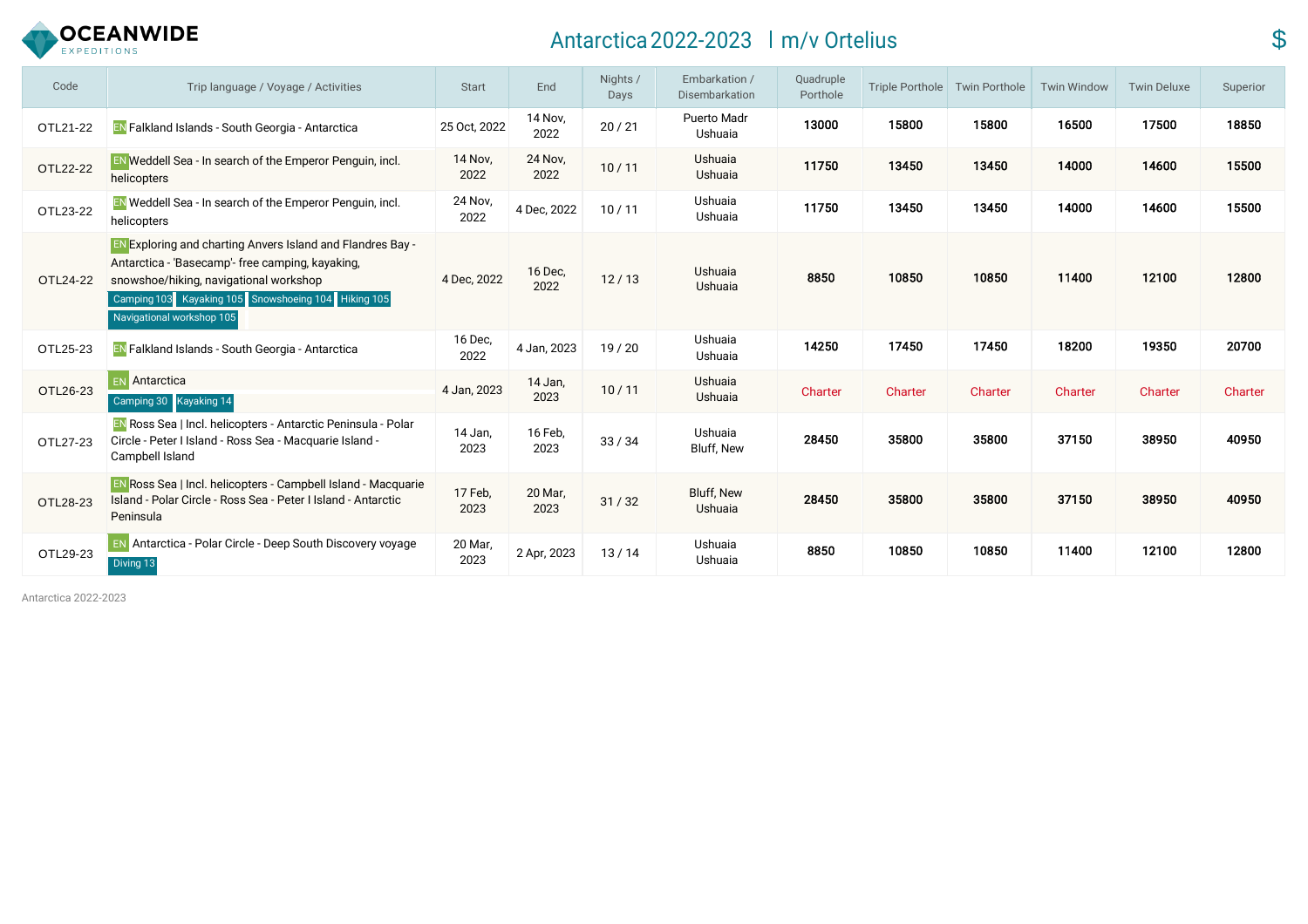

# Antarctica 2022-2023 Im/vPlancius \$

| Code            | Trip language / Voyage / Activities                                                                                                                                                                         | <b>Start</b>    | End             | Nights /<br>Days | Embarkation /<br>Disembarkation | Quadruple<br>Porthole |                | Triple Porthole Twin Porthole | <b>Twin Window</b> | <b>Twin Deluxe</b> | Superior |
|-----------------|-------------------------------------------------------------------------------------------------------------------------------------------------------------------------------------------------------------|-----------------|-----------------|------------------|---------------------------------|-----------------------|----------------|-------------------------------|--------------------|--------------------|----------|
| PLA21-22        | South Georgia - Antarctic Peninsula                                                                                                                                                                         | 22 Oct, 2022    | 10 Nov,<br>2022 | 19/20            | Port Stanle<br>Ushuaia          | Charter               | Charter        | Charter                       | Charter            | Charter            | Charter  |
| <b>PLA22-22</b> | <b>G</b> Antarctica - 'Basecamp'- free camping, kayaking,<br>snowshoe/hiking, mountaineering, photo workshop<br>Camping 108 Kayaking 108 Hiking 108 Snowshoeing 108<br>Mountaineering 108 Photo Workshop 10 | 10 Nov,<br>2022 | 22 Nov,<br>2022 | 12/13            | Ushuaia<br>Ushuaia              | Charter               | Charter        | Charter                       | Charter            | Charter            | Charter  |
| PLA23-22        | <b>EN Falkland Islands - South Georgia - Antarctica</b>                                                                                                                                                     | 22 Nov,<br>2022 | 10 Dec,<br>2022 | 18/19            | Ushuaia<br>Ushuaia              | 13200                 | 16000          | 16000                         | 16800              | 17900              | 19150    |
| <b>PLA24-22</b> | <b>EN</b> Antarctica - 'Basecamp'- free camping, kayaking,<br>snowshoe/hiking, mountaineering, photo workshop<br>Camping 17 Kayaking 17 Snowshoeing 17 Hiking 19<br>Mountaineering 19 Photo Workshop 17     | 10 Dec,<br>2022 | 22 Dec,<br>2022 | 12/13            | Ushuaia<br>Ushuaia              | 8850                  | 10850          | 10850                         | 11400              | 12100              | 12800    |
| PLA25-23        | EN Antarctica - 'Basecamp'- free camping, kayaking,<br>snowshoe/hiking, mountaineering, photo workshop<br>Camping 72 Kayaking 75 Snowshoeing 73 Hiking 76<br>Mountaineering 78 Photo Workshop 76            | 22 Dec,<br>2022 | 3 Jan, 2023     | 12/13            | Ushuaia<br>Ushuaia              | 9600                  | 11850          | 11850                         | 12300              | 13000              | 13850    |
| PLA26-23        | EN Antarctica - 'Basecamp'- free camping, kayaking,<br>snowshoe/hiking, mountaineering, photo workshop<br>Camping 79 Kayaking 80 Snowshoeing 80 Hiking 79<br>Mountaineering 79 Photo Workshop 79            | 3 Jan, 2023     | 14 Jan,<br>2023 | 11/12            | Ushuaia<br>Ushuaia              | 9050                  | 11150          | 11150                         | 11600              | 12350              | 13250    |
| PLA27-23        | <b>EN</b> Falkland Islands - South Georgia - Antarctica                                                                                                                                                     | 14 Jan,<br>2023 | 1 Feb, 2023     | 18/19            | Ushuaia<br>Ushuaia              | 15350                 | 18500          | 18500                         | 19250              | 20500              | 22150    |
| PLA28-23        | <b>EN</b> Antarctica<br>Camping 24 Kayaking 12 Diving 14                                                                                                                                                    | 1 Feb, 2023     | 11 Feb,<br>2023 | 10/11            | Ushuaia<br>Ushuaia              | 8400                  | 10350          | 10350                         | 10800              | 11450              | 12350    |
| PLA29-23        | <b>EN</b> Antarctica - Weddell Sea Explorer<br>Kayaking 8 Diving 0<br>Camping 18                                                                                                                            | 11 Feb,<br>2023 | 22 Feb,<br>2023 | 11/12            | Ushuaia<br>Ushuaia              | 8400                  | 10350          | 10350                         | 10800              | 11450              | 12350    |
| PLA30-23        | Antarctica                                                                                                                                                                                                  | 22 Feb,<br>2023 | 8 Mar, 2023     | 14/15            | Ushuaia<br>Ushuaia              | Charter               | <b>Charter</b> | Charter                       | Charter            | Charter            | Charter  |
| PLA31-23        | EN Antarctica - 'Basecamp'- free camping, kayaking,<br>snowshoe/hiking, mountaineering, photo workshop<br>Camping 101 Kayaking 101 Snowshoeing 102 Hiking 104<br>Mountaineering 104 Photo Workshop 10       | 8 Mar, 2023     | 20 Mar,<br>2023 | 12/13            | Ushuaia<br>Ushuaia              | 8850                  | 10850          | 10850                         | 11400              | 12100              | 12800    |
| PLA32-23        | <b>EN</b> Antarctica - Polar Circle - Whale watching voyage<br>Diving 10                                                                                                                                    | 20 Mar,<br>2023 | 31 Mar,<br>2023 | 11/12            | Ushuaia<br>Ushuaia              | 7550                  | 9250           | 9250                          | 9700               | 10250              | 10900    |

Antarctica 2022-2023 | On all our transactions the general terms and conditions of Oceanwide Expeditions b.v. apply, registered at the Chamber of Commerce, Middelburg, the Netherlands.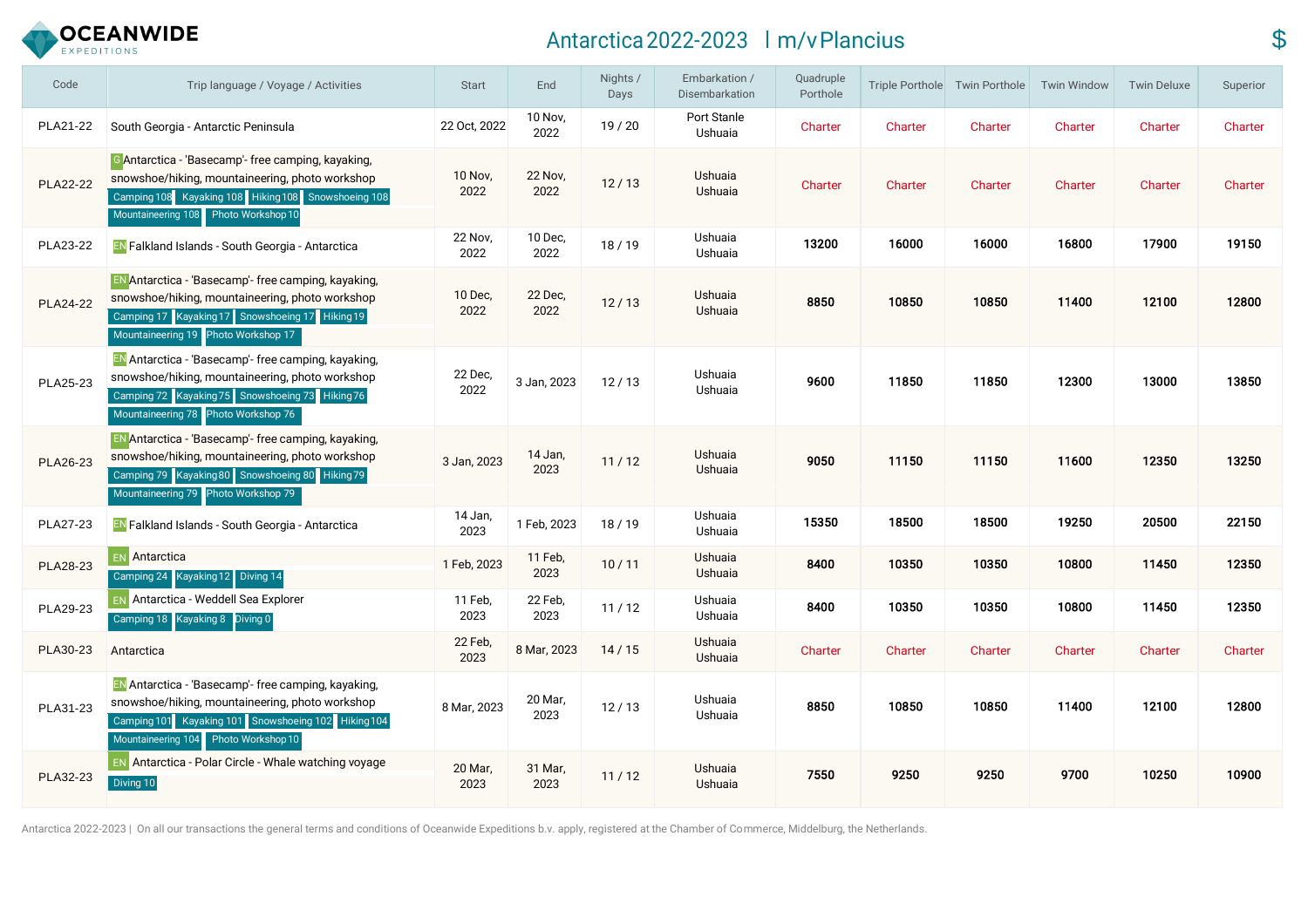

# Antarctica 2022-2023 m/v Hondius \$

| Code            | Trip language / Voyage / Activities                                                                                                                                                                          | <b>Start</b>           | End                     | Nights /<br>Days | Embarkation /<br>Disembarkation      | Quadruple<br>Porthole | Triple<br>Porthole | Twin<br>Porthole | Twin<br>Window | <b>Twin Deluxe</b> | Superior | Junior Suite | <b>Grand Suite</b><br>with private<br>balcony |
|-----------------|--------------------------------------------------------------------------------------------------------------------------------------------------------------------------------------------------------------|------------------------|-------------------------|------------------|--------------------------------------|-----------------------|--------------------|------------------|----------------|--------------------|----------|--------------|-----------------------------------------------|
| HDS21-22        | <b>EN Falkland Islands - South Georgia - Antarctica</b><br>Diving 0                                                                                                                                          | 2 Nov,<br>2022         | <b>22 Nov.</b><br>2022  | 20/21            | Puerto Madryn<br>Ushuaia             | 13000                 | 14400              | 15800            | 16500          | 17500              | 18850    | 19950        | 22750                                         |
| <b>HDS22-22</b> | <b>EN</b> Antarctica - 'Basecamp'- free camping, kayaking,<br>snowshoe/hiking, mountaineering, photo workshop<br>Camping 127 hayaking 128 Snowshoeing 132<br>ountaineering 134 Hiking 132 Photo Workshop 135 | 22 Nov,<br>2022        | 4 Dec,<br>2022          | 12/13            | Ushuaia<br>Ushuaia<br><b>Ushuaia</b> | 8850                  | 9950               | 10850            | 11400          | 12100              | 12800    | 13650        | 15400                                         |
| HDS23-22        | Antarctica - Discovery and learning voyage                                                                                                                                                                   | 4 Dec.<br>2022         | 13 Dec,<br>2022         | 9/10             | Ushuaia                              | 6900                  | 7800               | 8500             | 8850           | 9450               | 10200    | 10850        | 12200                                         |
| <b>HDS24-22</b> | Antarctica - Discovery and learning voyage<br>Antarctica - Basecamp'- free camping, kayaking,                                                                                                                | 13 Dec,<br>2022        | 23 Dec,<br>2022         | 10/11            | Ushuaia<br>Ushuaia                   | 7650                  | 8700               | 9450             | 9850           | 10450              | 11300    | 12100        | 13500                                         |
| HDS25-23        | snowshoe/hiking, mountaineering, photo workshop<br>Mountaineering 122 Photo Workshop 122                                                                                                                     | 23 Dec,<br>2022        | 4 Jan,<br>2023          | 12/13            | Ushuaia<br>Ushuaia                   | 9600                  | 10850              | 11850            | 12300          | 13000              | 13850    | 14750        | 16800                                         |
|                 | <b>EN Falkland Islands - South Georgia - Antarctica</b>                                                                                                                                                      | 4 Jan,                 | 22 Jan,                 | 18/19            | Ushuaia<br><b>Ushuaia</b>            | 15350                 | 17350              | 18500            | 19250          | 20500              | 22150    | 23550        | 26750                                         |
| HDS26-23        | Div<br><b>EN Antarctica - Discovery and learning voyage</b>                                                                                                                                                  | 2023<br>22 Jan,        | 2023<br>1 Feb,          | 10/11            | <b>Ushuaia</b><br>Ushuaia            | 8400                  | 9450               | 10350            | 10800          | 11450              | 12350    | 13100        | 14950                                         |
| HDS27-23        | EN Falkland Islands - South Georgia - Antarctica                                                                                                                                                             | 2023<br>1 Feb,<br>2023 | 2023<br>20 Feb,<br>2023 | 19/20            | Ushuaia<br>Ushuaia                   | 15350                 | 17350              | 18500            | 19250          | 20500              | 22150    | 23550        | 26750                                         |
| HDS28-23        | Antarctica - 'Basecamp'- free camping, kayaking,<br>snowshoe/hiking, mountaineering, photo workshop                                                                                                          | 20 Feb,                | 4 Mar,                  | 12/13            | Ushuaia                              | 8850                  | 9950               | 10850            | 11400          | 12100              | 12800    | 13650        | 15400                                         |
| HDS29-23        |                                                                                                                                                                                                              | 2023                   | 2023                    |                  | Ushuaia                              |                       |                    |                  |                |                    |          |              |                                               |
|                 | <b>EN Antarctica - Polar Circle - Discovery and learning</b><br>voyage                                                                                                                                       | 4 Mar,<br>2023         | 14 Mar,<br>2023         | 10/11            | Ushuaia<br>Ushuaia                   | 7650                  | 8700               | 9450             | 9850           | 10450              | 11300    | 12100        | 13500                                         |
| HDS30-23        | Ca<br>Antarctica - Elephant Island - Weddell Sea - Polar<br>ircle.                                                                                                                                           | 14 Mar,<br>2023        | 27 Mar,<br>2023         | 13/14            | Ushuaia<br>Ushuaia                   | 8850                  | 9950               | 10850            | 11400          | 12100              | 12800    | 13650        | 15400                                         |
| HDS31-23        | Diving 0                                                                                                                                                                                                     |                        |                         |                  |                                      |                       |                    |                  |                |                    |          |              |                                               |

Antarctica 2022-2023 / On all our transactions the general terms and conditions of Oceanwide Expeditions b.v. apply, registered at the Chamber of Commerce, Middelburg, the Netherlands.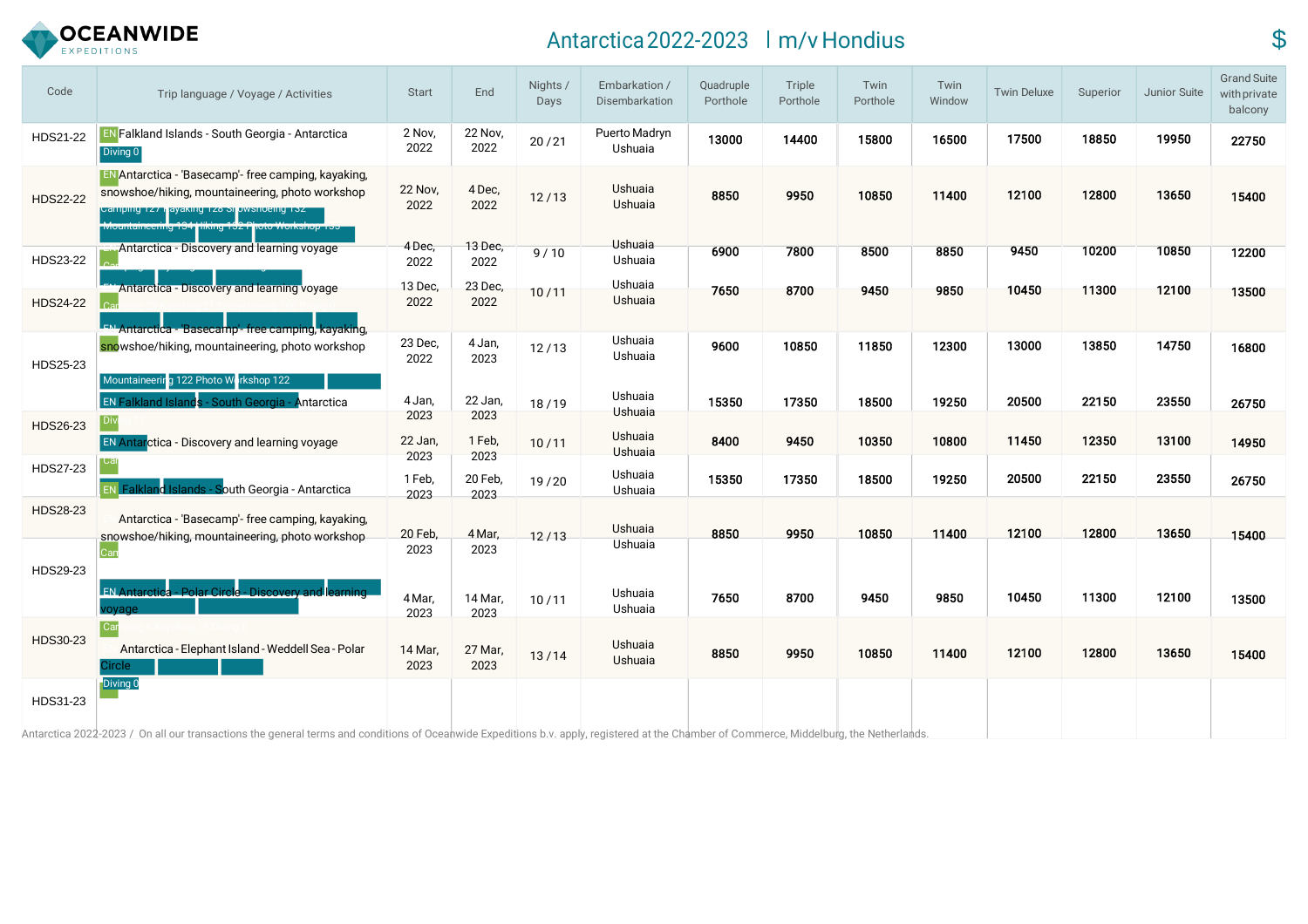

# Antarctica 2022-2023 Im/vJanssonius **\$**

| Code            | Trip language / Voyage / Activities                                                       | <b>Start</b>           | End             | Nights /<br>Days | Embarkation /<br>Disembarkation | Quadruple<br>Porthole | Triple<br>Porthole | Twin<br>Porthole | Twin<br>Window | <b>Twin Deluxe</b> | Superior | Junior Suite | <b>Grand Suite</b><br>with private<br>balcony |
|-----------------|-------------------------------------------------------------------------------------------|------------------------|-----------------|------------------|---------------------------------|-----------------------|--------------------|------------------|----------------|--------------------|----------|--------------|-----------------------------------------------|
| JNS21-22        | <b>EN South Georgia Grand Tour</b><br>Birding 167 Science Basecamp 167                    | 19 Oct,<br>2022        | 7 Nov.<br>2022  | 19/20            | Puerto Madryn<br>Ushuaia        | 12100                 | 13350              | 14650            | 15350          | 16300              | 17450    | 18500        | 21200                                         |
| JNS22-22        | <b>EN Falkland Islands - South Georgia - Antarctica</b>                                   | 7 Nov,<br>2022         | 26 Nov,<br>2022 | 19/20            | Ushuaia<br>Ushuaia              | 13200                 | 14700              | 16000            | 16800          | 17900              | 19150    | 20300        | 23200                                         |
| <b>JNS23-22</b> | Antarctica - Discovery and learning voyage                                                | <b>26 Nov,</b><br>2022 | 5 Dec,<br>2022  | 9/10             | <b>Ushuaia</b><br>Ushuaia       | 6900                  | 7800               | 8500             | 8850           | 9450               | 10200    | 10850        | 12200                                         |
| <b>JNS24-22</b> | <b>Antarctica - Discovery and learning voyage</b>                                         | 5 Dec,<br>2022         | 14 Dec,<br>2022 | 9/10             | <b>Ushuaia</b><br>Ushuaia       | Charter               | Charter            | Charter          | Charter        | Charter            | Charter  | Charter      | Charter                                       |
| <b>JNS25-23</b> | <b>EN Antarctica - Discovery and learning voyage</b><br>l Carl                            | 14 Dec,<br>2022        | 23 Dec,<br>2022 | 9/10             | Ushuaia<br>Ushuaia              | 6900                  | 7800               | 8500             | 8850           | 9450               | 10200    | 10850        | 12200                                         |
| <b>JNS26-23</b> | EN Falkland Islands - South Georgia - Antarctica                                          | 23 Dec,<br>2022        | 11 Jan,<br>2023 | 19/20            | Ushuaia<br>Ushuaia              | 15350                 | 17350              | 18500            | 19250          | 20500              | 22150    | 23550        | 26750                                         |
| <b>JNS27-23</b> | Antarctica - Discovery and learning voyage                                                | 11 Jan,<br>2023        | 21 Jan,<br>2023 | 10/11            | Ushuaia<br>Ushuaia              | 8400                  | 9450               | 10350            | 10800          | 11450              | 12350    | 13100        | 14950                                         |
| <b>JNS28-23</b> | <b>EN Antarctica - Discovery and learning voyage</b>                                      | 21 Jan,<br>2023        | 31 Jan,<br>2023 | 10/11            | Ushuaia<br>Ushuaia              | 8400                  | 9450               | 10350            | 10800          | 11450              | 12350    | 13100        | 14950                                         |
| JNS29-23        | <b>EN Antarctica - Discovery and learning voyage</b>                                      | 31 Jan,<br>2023        | 10 Feb,<br>2023 | 10/11            | Ushuaia<br>Ushuaia              | 8400                  | 9450               | 10350            | 10800          | 11450              | 12350    | 13100        | 14950                                         |
|                 | <b>EN Antarctica - Polar Circle - Deep South Discovery</b><br>voyage                      | 10 Feb,<br>2023        | 22 Feb,<br>2023 | 12/13            | Ushuaia<br><b>Ushuaia</b>       | 8850                  | 9950               | 10850            | 11400          | 12100              | 12800    | 13650        | 15400                                         |
| <b>JNS30-23</b> | <b>EN Falkland Islands - South Georgia - Elephant Island</b><br><b>Polar Circ</b>         | 22 Feb,                | 16 Mar,         | 22/23            | Ushuaia                         | 15700                 | 17700              | 18950            | 19800          | 20950              | 22600    | 23950        | 27300                                         |
| JNS31-23        | Diving 18<br>Atlantic Odyssey, incl. Antarctic Peninsula                                  | 2023<br>16 Mar,        | 2023<br>16 Apr, | 31/32            | <b>Ushuaia</b><br>Ushuaia       | 12800                 | 14500              | 15850            | 16600          | 17700              | 19000    | 20000        | 23150                                         |
|                 |                                                                                           | 2023                   | 2023            |                  | St. Helena                      |                       |                    |                  |                |                    |          |              |                                               |
| <b>JNS33-23</b> | <b>EN Antarctica - Whale watching discovery and</b><br>earning voyage                     | 16 Mar,<br>2023        | 25 Mar,<br>2023 | 9/10             | Ushuaia<br>Ushuaia              | 6150                  | 6950               | 7550             | 7850           | 8400               | 9000     | 9500         | 10950                                         |
| JNS32-23        | Atlantic Odyssey, excl. Antarctic Peninsula<br>Astronom / & Astrophotography workshop 164 | 25 Mar,<br>2023        | 16 Apr,<br>2023 | 22/23            | Ushuaia<br>St Helena            | 8100                  | 9200               | 10100            | 10600          | 11300              | 12150    | 12800        | 14800                                         |
| JNS34-23        | <b>ENSt. Helena to Cape Verde</b><br>Astronomy & Astrophotography workshop 167            | 16 Apr,<br>2023        | 25 Apr,<br>2023 | 9/10             | St. Helena<br>Praia             | 2100                  | 2350               | 2700             | 2800           | 2950               | 3200     | 3450         | 4000                                          |
| JNS35-23        |                                                                                           |                        |                 |                  |                                 |                       |                    |                  |                |                    |          |              |                                               |

Antarctica 2022-2023 | On all our transactions the general terms and conditions of Oceanwide Expeditions b.v. apply, registered at the Chamber of Commerce, Middelburg, the Netherlands.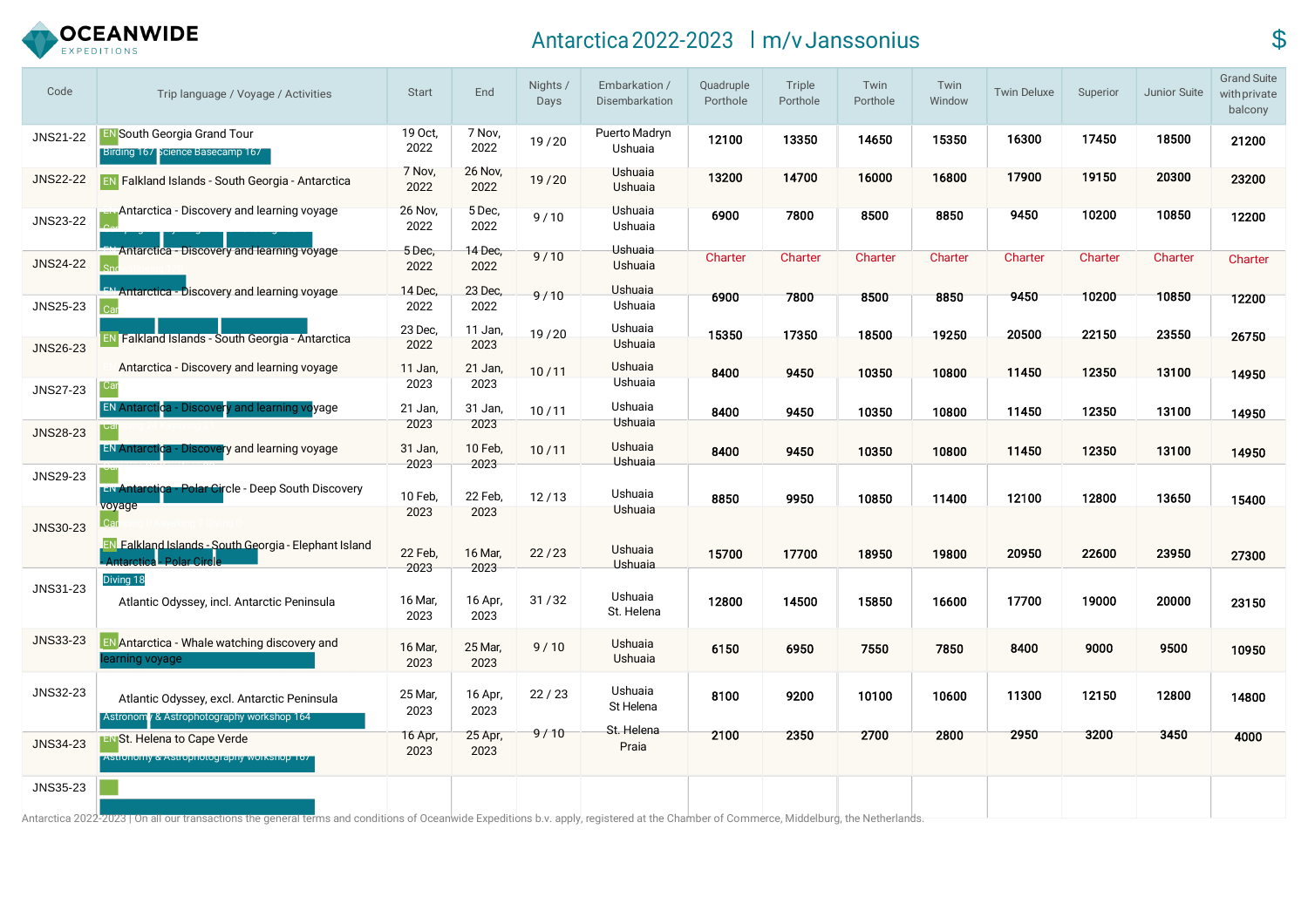

#### Astronomy & Astrophotography workshop FREE

Explore the wonders of the polar skies, practice navigating with a sextant, and learn the basics of astrophotography. Open to all participants, reservations required.

#### Diving VARIABLE

475

210

Diving. Group size: minimum 8, maximum 24 divers. Voyage HDS21-22: USD 1100 per person. Voyage HDS26-23: USD 1000 per person. Voyage JNS32-23: USD 520 per person. VoyagesPLA28-23andHDS30-23:USD 580. Voyages PLA29-23 and PLA32-23: USD 640. Voyage OTL29-23 and JNS30-23: USD 700 per person. Voyage JNS31-23: USD 1,100 per person.

### Kayaking

Kayaking. Group size: min. 4, max. 14 kayakers (maximum Hondius and Janssonius 28). Kayaking is free of charge during 'Basecamp' voyages.

### Camping

Camping: Group size: minimum 8, maximum 30 campers. Camping is free of charge during "Basecamp" voyages.

| Snowshoeina<br>The activity is free of charge incl. snowshoes.                                                        | <b>FREF</b> |
|-----------------------------------------------------------------------------------------------------------------------|-------------|
| Mountaineering<br>Mountaineering is free of charge during<br>"Basecamp" voyages.                                      | <b>FREE</b> |
| Navigational workshop<br>Navigational workshop is free of charge during<br>voyage OTL24-22. Everyone can participate. | <b>FREE</b> |

#### Photo Workshop Group size: min. 20. Photo Workshop is free of charge, we appreciate you sign up in advance. FREE Birding FREE

Learn to identify & photograph bird species on selected departures.

| Science Basecamp | <b>FREE</b> |
|------------------|-------------|

# Antarctica 2022-2023 Legend and Notes

# FARES INCLUDE

Voyage aboard the indicated vessel as indicated in the itinerary. All meals throughout the voyage aboard the ship including snacks, coffee and tea. All shore excursions and activities throughout the voyage by Zodiac. Program of lectures by noted naturalists and leadership by experienced expedition staff. Free use of rubber boots and snowshoes. Luggage transfer from pick-up point to the vessel on the day of embarkation, in Ushuaia. Pre-scheduled group transfer from the vessel to the airport in Ushuaia (directly after disembarkation). Program of lectures by noted naturalists and leadership by experienced expedition staff. All miscellaneous service taxes and port charges throughout the program. Comprehensive pre-departure material.

### NOT INCLUDED

Any airfare whether on scheduled or charter flights; pre- and post-land arrangements; transfers to the vessel in Ushuaia and Ascension and from the vessel in Ascension and Praia; passport and visa expenses; Government arrival and departure taxes; meals ashore; baggage, cancellation and personal insurance (which is stronalv recommended): excess baggage charges and all items of a personal nature such as laundry, bar, beverage charges and telecommunication charges; and the customary gratuity at the end of the voyages for stewards and other service personnel aboard (guidelines will be provided).

# SINGLE TRAVELLER | CHILDREN

Single travellers can choose between "single occupancy" at a supplement of 1,7 x the Twin or Superior cabin rate, or "sharing basis" in Twin, Triple or Quadruple category at no additional cost.

Children under 16 with parents may receive 40 % discount in Grand Suite, Superior, Triple (sharing with 2 parents / adults) and Quadruple Cabins (sharing with 3 parents / adults). Upon request (some voyages may be excluded),

### CABINS ON REQUEST

If cabins are on request, please contact Oceanwide Expeditions.

### RATES

All rates are quoted per person, based on twin occupancy. EURO rates apply for all sales within Europe. US Dollar rates apply for all sales outside Europe. 5% Discount will be granted for bookings for one or more consecutive voyages. Please note that all dates & rates are subject to change. All voyages will operate subject to a minimum of 70 participants on Plancius and Ortelius and 90 participants on Hondius and Janssonius.